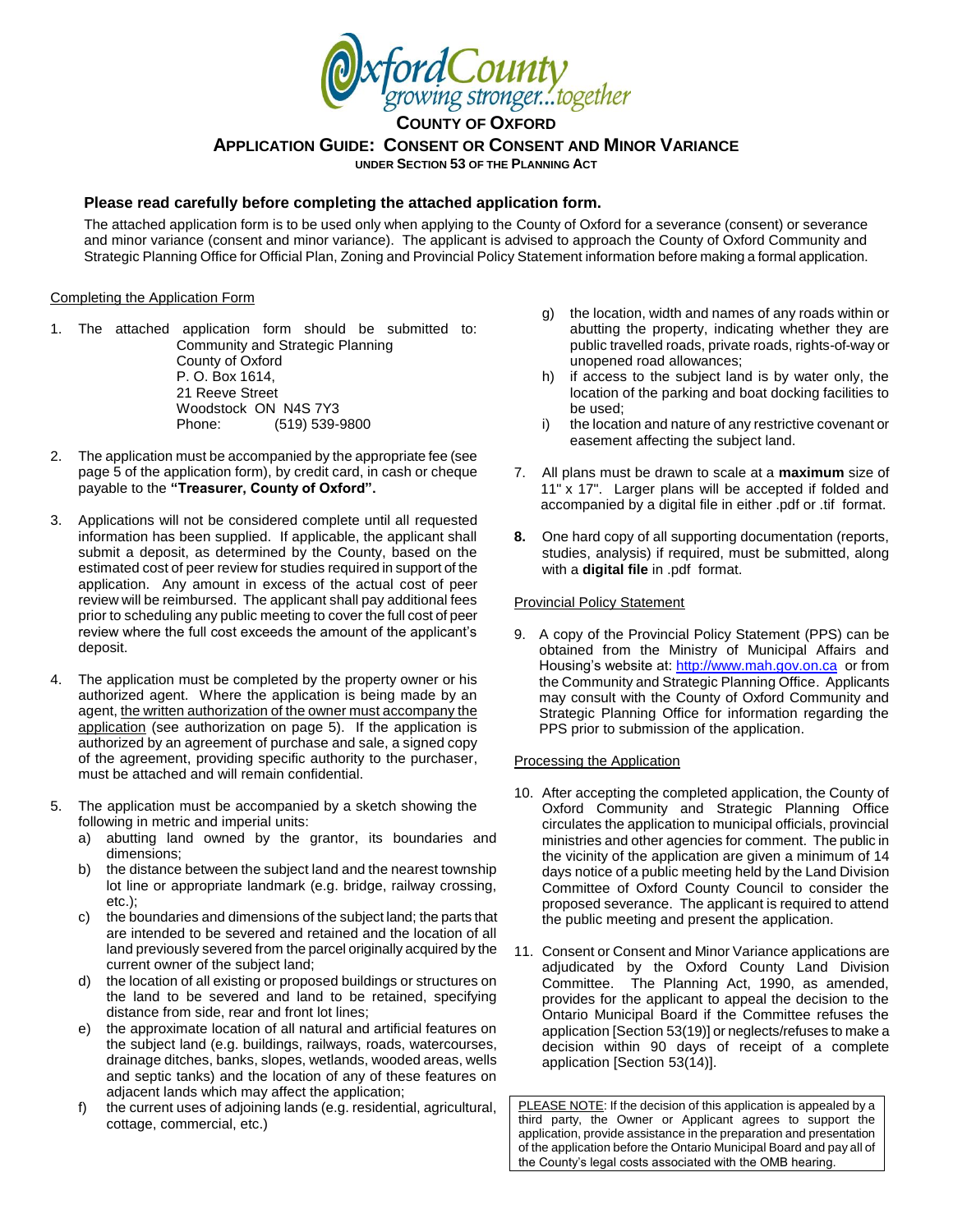Box 1614 Tel: (519) 539-9800<br>Fax: (519) 421-4712  $(519)$  421-4712



Website: [www.oxfordcounty.ca](http://www.oxfordcounty.ca/) **File No. A** 

## **APPLICATION FOR CONSENT \_\_\_** or (Check One) **APPLICATION FOR CONSENT AND MINOR VARIANCE \_\_\_**

Oxford County Land Division Committee

| 1. | <b>Registered Owner(s):</b>                                                                                                                                                                                                         |                                      |                                                 | Residence: __________________                                                                                                                                                                              |  |
|----|-------------------------------------------------------------------------------------------------------------------------------------------------------------------------------------------------------------------------------------|--------------------------------------|-------------------------------------------------|------------------------------------------------------------------------------------------------------------------------------------------------------------------------------------------------------------|--|
|    |                                                                                                                                                                                                                                     |                                      |                                                 |                                                                                                                                                                                                            |  |
|    |                                                                                                                                                                                                                                     |                                      |                                                 |                                                                                                                                                                                                            |  |
|    | Postal Code: _____________________                                                                                                                                                                                                  |                                      | Email: <u>___________________</u>               |                                                                                                                                                                                                            |  |
|    | Applicant (if other than registered owner):                                                                                                                                                                                         |                                      |                                                 | Residence: ___________________                                                                                                                                                                             |  |
|    | Name: Name and the second contract of the second contract of the second contract of the second contract of the                                                                                                                      |                                      |                                                 | <b>Business: Example 19</b>                                                                                                                                                                                |  |
|    |                                                                                                                                                                                                                                     |                                      |                                                 |                                                                                                                                                                                                            |  |
|    | Postal Code: _____________________                                                                                                                                                                                                  |                                      |                                                 |                                                                                                                                                                                                            |  |
|    | Solicitor or Agent (if any):                                                                                                                                                                                                        |                                      |                                                 | Bus. _________________________                                                                                                                                                                             |  |
|    |                                                                                                                                                                                                                                     |                                      |                                                 | Cell __________________________                                                                                                                                                                            |  |
|    |                                                                                                                                                                                                                                     |                                      |                                                 |                                                                                                                                                                                                            |  |
|    | Postal Code: _____________________                                                                                                                                                                                                  |                                      |                                                 |                                                                                                                                                                                                            |  |
| 2. | <b>Location of Subject Land:</b>                                                                                                                                                                                                    |                                      |                                                 |                                                                                                                                                                                                            |  |
|    |                                                                                                                                                                                                                                     |                                      |                                                 |                                                                                                                                                                                                            |  |
|    | Lot(s)                                                                                                                                                                                                                              |                                      |                                                 |                                                                                                                                                                                                            |  |
|    | Lot(s)                                                                                                                                                                                                                              |                                      |                                                 |                                                                                                                                                                                                            |  |
|    | Part(s)                                                                                                                                                                                                                             |                                      |                                                 |                                                                                                                                                                                                            |  |
|    |                                                                                                                                                                                                                                     |                                      |                                                 |                                                                                                                                                                                                            |  |
|    | Street/ and <b>Street/ and Street and Street.</b> Street and Street and Street and Street and Street and Street and Street and Street and Street and Street and Street and Street and Street and Street and Street and Street and S |                                      |                                                 |                                                                                                                                                                                                            |  |
|    |                                                                                                                                                                                                                                     |                                      |                                                 |                                                                                                                                                                                                            |  |
| 3. | <b>NATURE OF APPLICATION</b><br>a) Type and Purpose of Proposed Transaction: (check appropriate box(es))<br>Conveyance<br>__ addition to a lot                                                                                      |                                      |                                                 |                                                                                                                                                                                                            |  |
|    | __ creation of a new lot(s) - specify number of new lots proposed (not including retained lot) ____<br><b>Other</b>                                                                                                                 |                                      |                                                 | please check if the creation of the new lot(s) is a "technical severance" (i.e., the land being severed and the land<br>being retained were formerly separate holdings but have since become consolidated) |  |
|    | Mortgage or Charge<br>Partial Discharge of Mortgage<br>Easement / Right-of-Way                                                                                                                                                      |                                      | Lease<br>Correction of Title<br>Other (specify) |                                                                                                                                                                                                            |  |
|    | OFFICE USE ONLY<br><b>DATE APPLICATION RECEIVED</b>                                                                                                                                                                                 | DATE PRESCRIBED INFORMATION COMPLETE |                                                 | <b>PIN</b>                                                                                                                                                                                                 |  |
|    |                                                                                                                                                                                                                                     |                                      |                                                 | <b>REV.JAN.2015</b>                                                                                                                                                                                        |  |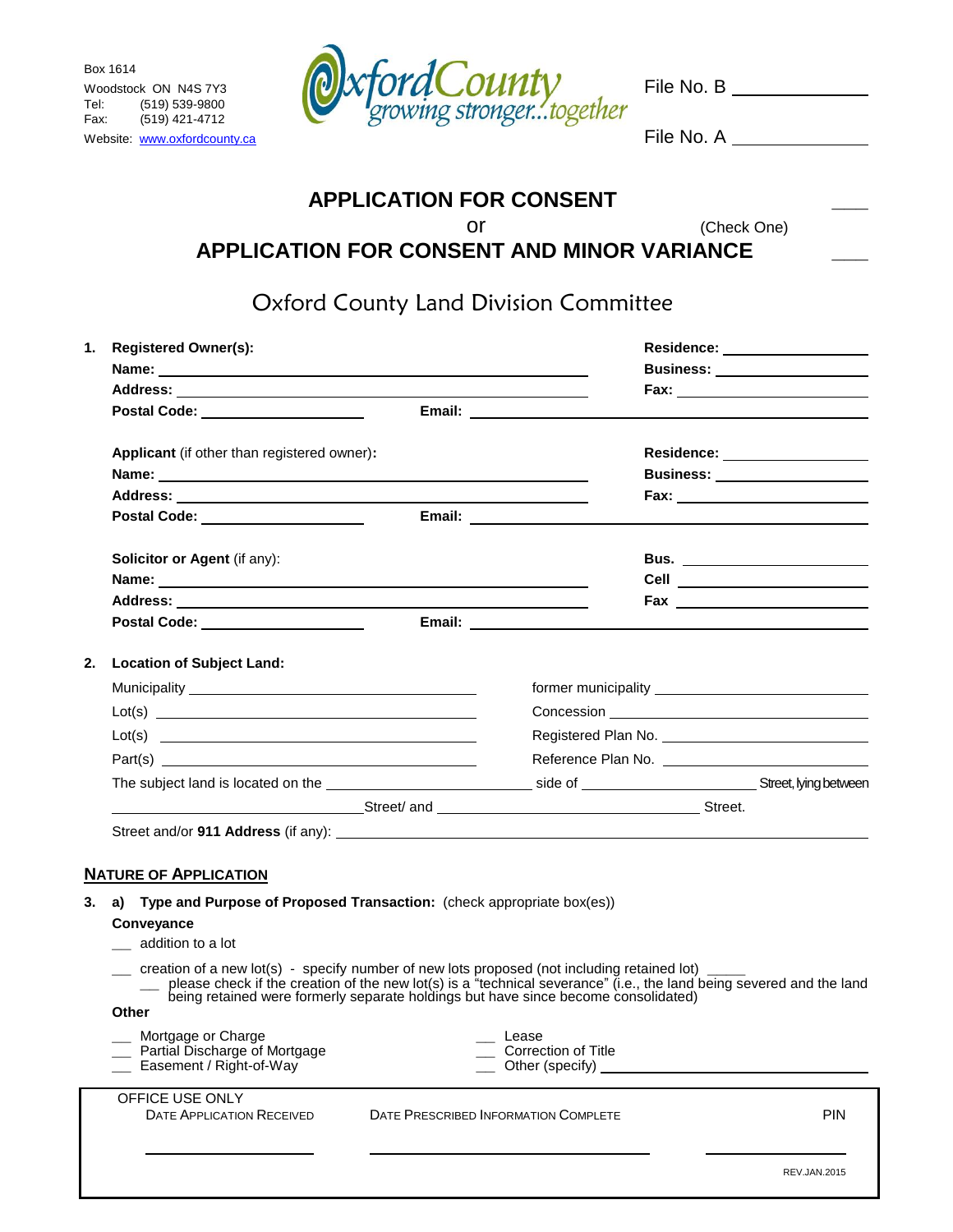#### **NATURE OF APPLICATION – cont'd**

- **3. b) If Known, name of Person(s)** (purchaser, lessee, mortgagee, etc.) to whom land is intended to be conveyed, leased or mortgaged
- **4. Minor Variance(s) Request:** (if applicable)

|                                    | <b>LOT TO BE SEVERED</b>           |  | <b>LOT TO BE RETAINED</b> |                 |
|------------------------------------|------------------------------------|--|---------------------------|-----------------|
| a) SECTION & PROVISION FROM BY-LAW | <b>PROPOSED</b><br><b>REQUIRED</b> |  | <b>REQUIRED</b>           | <b>PROPOSED</b> |
|                                    |                                    |  |                           |                 |
|                                    |                                    |  |                           |                 |
|                                    |                                    |  |                           |                 |
|                                    |                                    |  |                           |                 |

- **b) Why** is it not possible to comply with the provisions of the By-Law?
- **5. Is the lot(s) to be severed or the lot to be retained currently** the subject of any other application under the Act, such as an application for an Official Plan amendment, a zoning by-law amendment, a Minister's Zoning Order or approval of a plan of subdivision?

| Nc  | Unknown          |                 |
|-----|------------------|-----------------|
| Yes | If yes, File No. | Status/Decision |

#### **HISTORY OF THE SUBJECT LANDS**

| 6. Are there any easements or restrictive covenants affecting the subject land? |  | Yes | No |
|---------------------------------------------------------------------------------|--|-----|----|
|                                                                                 |  |     |    |

If yes, describe each easement or restrictive covenant and its effect.

**\_\_\_** No **\_\_** Unknown

|  | 7. a) Has the subject property ever been the subject of an application for a plan of subdivision or an application for |
|--|------------------------------------------------------------------------------------------------------------------------|
|  | severance under the Planning Act?                                                                                      |

|    |    | Yes            | If yes, File No. $\_\_\_\_\_\_\_\_\_\_\_\_\_\_\_\_\_\_\_\_\_\_\_\_\_\_\_\_$                     |                 |                                                                                                                                                                                                                                                          |  |
|----|----|----------------|-------------------------------------------------------------------------------------------------|-----------------|----------------------------------------------------------------------------------------------------------------------------------------------------------------------------------------------------------------------------------------------------------|--|
|    | b) |                | Has any land been severed from the parcel originally acquired by the owner of the subject land? |                 |                                                                                                                                                                                                                                                          |  |
|    |    | No             | Unknown                                                                                         |                 |                                                                                                                                                                                                                                                          |  |
|    |    | Yes            | If Yes, File No(s).                                                                             |                 |                                                                                                                                                                                                                                                          |  |
| 8. |    |                |                                                                                                 |                 | If this application is for a lot addition, has the lot to be enlarged ever been the subject of a previous severance?                                                                                                                                     |  |
|    |    | Not Applicable |                                                                                                 |                 |                                                                                                                                                                                                                                                          |  |
|    |    |                |                                                                                                 |                 | If Yes, please provide the previous severance File No. and a copy of the deed for the property to be enlarged.                                                                                                                                           |  |
|    |    |                | File No(s).                                                                                     |                 |                                                                                                                                                                                                                                                          |  |
| 9. |    |                |                                                                                                 |                 | Has the lot(s) to be severed or the lot to be retained ever been the subject of any other application under the Act, such as<br>an application for an Official Plan amendment, a zoning by-law amendment, a Minister's Zoning Order or a minor variance? |  |
|    |    | No.            | Unknown                                                                                         |                 |                                                                                                                                                                                                                                                          |  |
|    |    | Yes            | If yes, File No.                                                                                | Status/Decision |                                                                                                                                                                                                                                                          |  |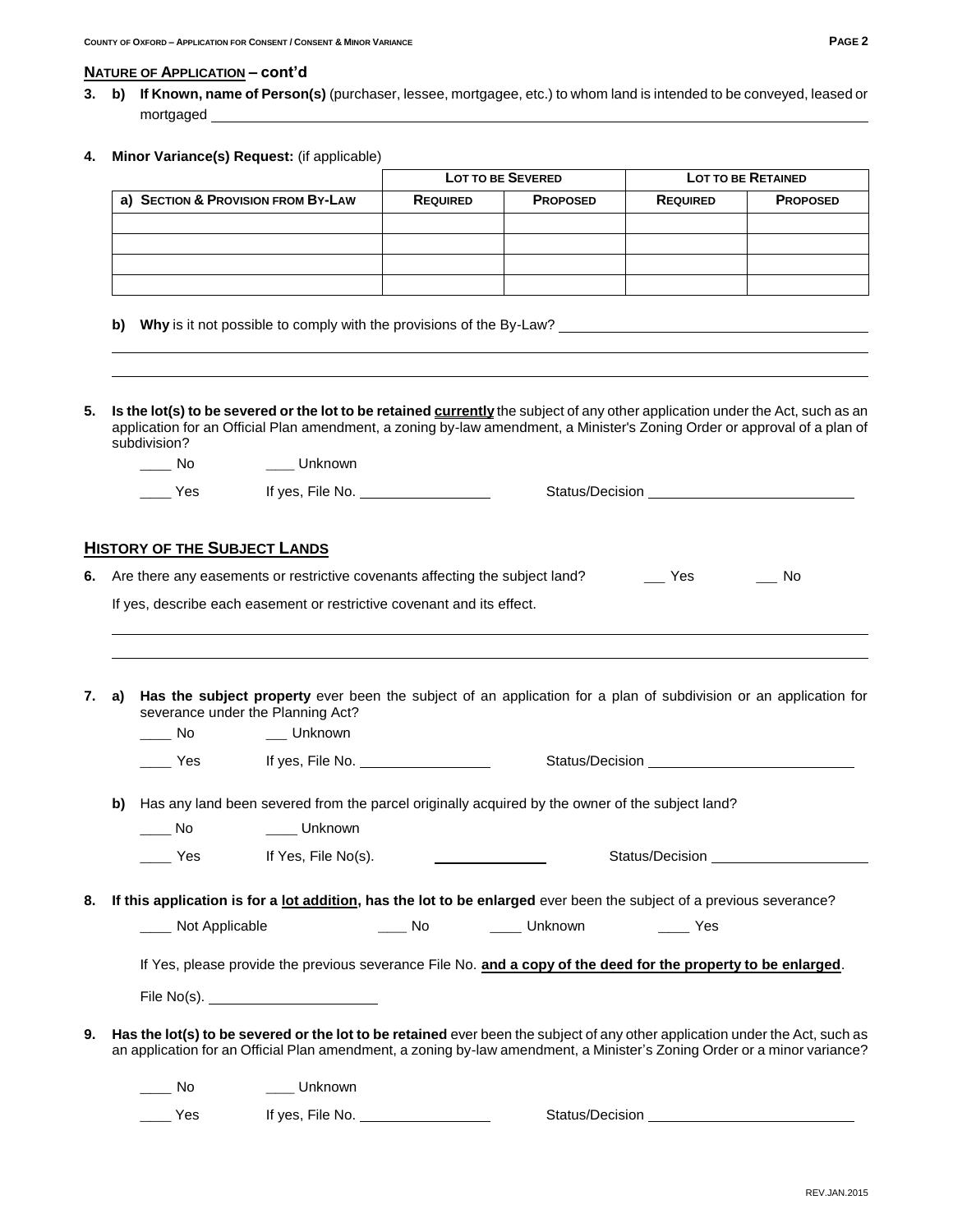#### **INFORMATION ABOUT SUBJECT LAND(S)**

#### **10. a) Present Official Plan Designation** applying to the subject land:

- **b)** Present Zoning applying to the subject land: \_\_\_\_
- **c)** Is the application consistent with the **Provincial Policy Statement, 2014,** as amended**?** (see Item No. 9 in the application guide) **Yes** No **No**

### **11. Description of Subject Land:** (please use additional page(s) if necessary)

|                                               |                                           | <b>LOT TO BE SEVERED</b> | <b>LOT TO BE RETAINED</b> |                      | LOT TO BE ENLARGED<br>(prior to severance) |      |
|-----------------------------------------------|-------------------------------------------|--------------------------|---------------------------|----------------------|--------------------------------------------|------|
| <b>DIMENSIONS</b>                             | <b>Metres</b>                             | Feet                     | <b>Metres</b>             | Feet                 | <b>Metres</b>                              | Feet |
| Frontage                                      |                                           |                          |                           |                      |                                            |      |
| Average Depth                                 |                                           |                          |                           |                      |                                            |      |
| Average Width                                 |                                           |                          |                           |                      |                                            |      |
|                                               |                                           | sq.m/ha or sq.ft./ac     |                           | sq.m/ha or sq.ft./ac | sq.m/ha or sq.ft./ac                       |      |
| Area                                          |                                           |                          |                           |                      |                                            |      |
|                                               | PLACE AN 'X' IN THE APPROPRIATE BOX BELOW |                          |                           |                      |                                            |      |
| <b>USE OF SUBJECT LANDS</b>                   | <b>EXISTING</b>                           | <b>PROPOSED</b>          | <b>EXISTING</b>           | <b>PROPOSED</b>      | <b>EXISTING</b>                            |      |
| Residential (City/Town/Village/Rural Cluster) |                                           |                          |                           |                      |                                            |      |
| Non-Farm Rural Residential                    |                                           |                          |                           |                      |                                            |      |
| Seasonal Residential                          |                                           |                          |                           |                      |                                            |      |
| Mobile Home Park                              |                                           |                          |                           |                      |                                            |      |
| Commercial                                    |                                           |                          |                           |                      |                                            |      |
| Recreational                                  |                                           |                          |                           |                      |                                            |      |
| Agricultural                                  |                                           |                          |                           |                      |                                            |      |
| Institutional                                 |                                           |                          |                           |                      |                                            |      |
| Industrial                                    |                                           |                          |                           |                      |                                            |      |
| Parkland                                      |                                           |                          |                           |                      |                                            |      |
| Other (specify)                               |                                           |                          |                           |                      |                                            |      |

# **Provide details on existing uses:** LOT TO BE SEVERED LOT TO BE RETAINED LOT TO BE ENLARGED **Provide details on proposed uses:**

| LOT TO BE SEVERED | LOT TO BE RETAINED | LOT TO BE ENLARGED |  |  |
|-------------------|--------------------|--------------------|--|--|
|                   |                    |                    |  |  |
|                   |                    |                    |  |  |
|                   |                    |                    |  |  |

| USE AND TYPE OF BUILDINGS AND STRUCTURES (INDICATE IF NO BUILDINGS; PROVIDE DATE OF CONSTRUCTION FOR EXISTING) |                          |                    |                    |  |  |  |  |
|----------------------------------------------------------------------------------------------------------------|--------------------------|--------------------|--------------------|--|--|--|--|
|                                                                                                                | <b>LOT TO BE SEVERED</b> | LOT TO BE RETAINED | LOT TO BE ENLARGED |  |  |  |  |
|                                                                                                                |                          |                    |                    |  |  |  |  |
| <b>EXISTING</b>                                                                                                |                          |                    |                    |  |  |  |  |
|                                                                                                                |                          |                    |                    |  |  |  |  |
|                                                                                                                |                          |                    |                    |  |  |  |  |
|                                                                                                                |                          |                    |                    |  |  |  |  |
| <b>PROPOSED</b>                                                                                                |                          |                    |                    |  |  |  |  |
|                                                                                                                |                          |                    |                    |  |  |  |  |
|                                                                                                                |                          |                    |                    |  |  |  |  |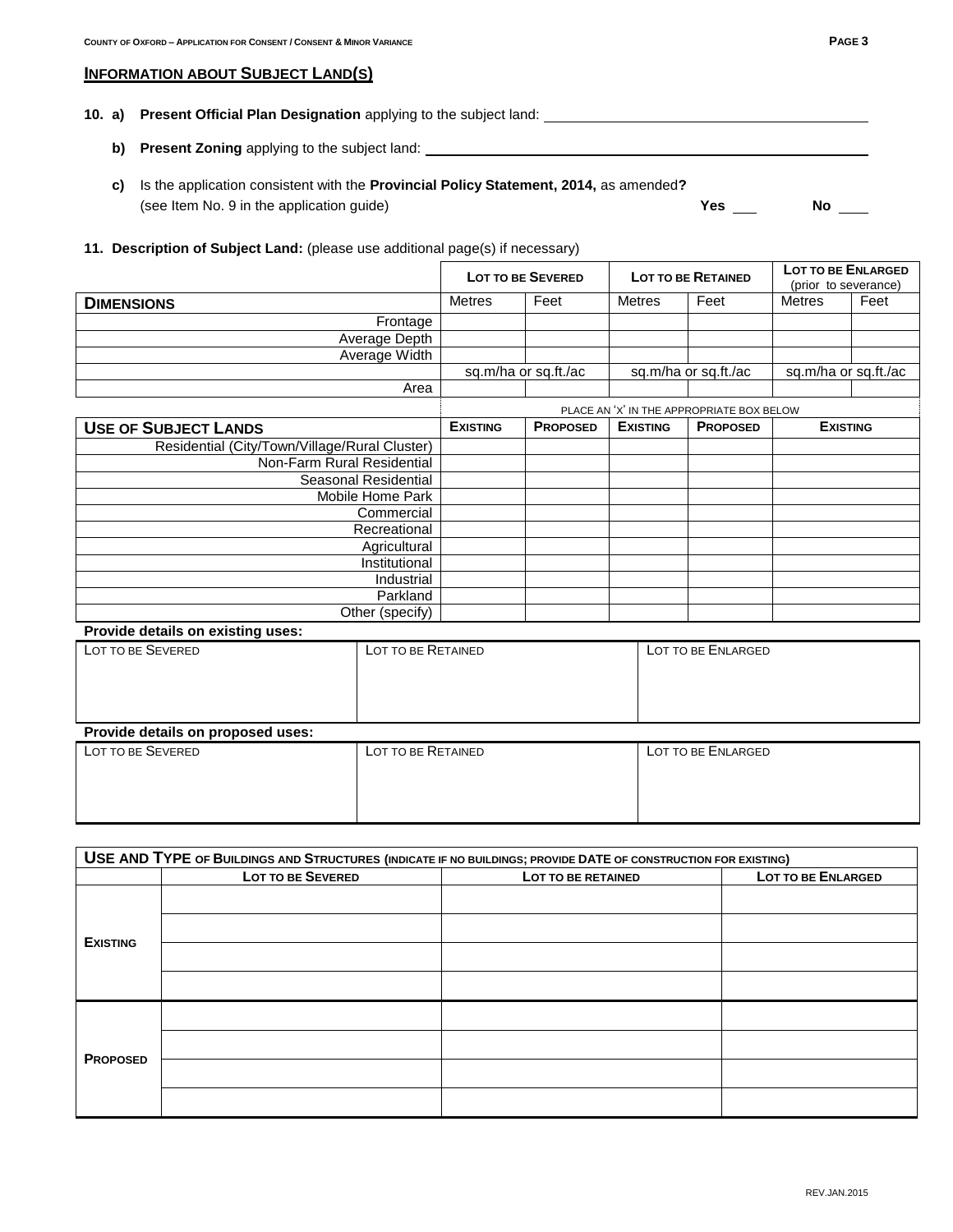|                                                                                                         |                 | <b>LOT TO BE SEVERED</b> | <b>LOT TO BE RETAINED</b> |                 | <b>LOT TO BE ENLARGED</b> |
|---------------------------------------------------------------------------------------------------------|-----------------|--------------------------|---------------------------|-----------------|---------------------------|
|                                                                                                         | <b>EXISTING</b> | <b>PROPOSED</b>          | <b>EXISTING</b>           | <b>PROPOSED</b> | <b>EXISTING</b>           |
| <b>TYPE OF ACCESS</b>                                                                                   |                 |                          |                           |                 |                           |
| Provincial Highway                                                                                      |                 |                          |                           |                 |                           |
| County Road                                                                                             |                 |                          |                           |                 |                           |
| Municipal Road maintained all year                                                                      |                 |                          |                           |                 |                           |
| Municipal Road seasonally maintained                                                                    |                 |                          |                           |                 |                           |
| <b>Unopened Road Allowance</b>                                                                          |                 |                          |                           |                 |                           |
| Right-of-Way owned by:                                                                                  |                 |                          |                           |                 |                           |
| Water Access (describe boat docking and parking<br>facilities on mainland & distance from proposed lot) |                 |                          |                           |                 |                           |
| Other (specify)                                                                                         |                 |                          |                           |                 |                           |
|                                                                                                         |                 |                          |                           |                 |                           |
| <b>TYPE OF WATER SUPPLY</b>                                                                             |                 |                          |                           |                 |                           |
| Publicly owned and operated piped water system                                                          |                 |                          |                           |                 |                           |
| Privately owned and operated communal water system                                                      |                 |                          |                           |                 |                           |
| Privately owned and operated individual well                                                            |                 |                          |                           |                 |                           |
| Lake or other water body                                                                                |                 |                          |                           |                 |                           |
| Other (specify)                                                                                         |                 |                          |                           |                 |                           |
|                                                                                                         |                 |                          |                           |                 |                           |
| <b>TYPE OF SEWAGE DISPOSAL</b>                                                                          |                 |                          |                           |                 |                           |
| Publicly owned and operated sanitary sewer system                                                       |                 |                          |                           |                 |                           |
| Privately owned and operated communal septic system                                                     |                 |                          |                           |                 |                           |
| Privately owned and operated individual septic system                                                   |                 |                          |                           |                 |                           |
| Pit Privy                                                                                               |                 |                          |                           |                 |                           |
| Other (specify)                                                                                         |                 |                          |                           |                 |                           |
|                                                                                                         |                 |                          |                           |                 |                           |
| WHEN WILL WATER SUPPLY AND SEWAGE DISPOSAL SERVICES<br>BE AVAILABLE (if applicable)                     |                 |                          |                           |                 |                           |

**12. If the applicant is not the owner of the land that is the subject of this application, a written authorization of the owner that the applicant is authorized to make the application must be included with this form, or the authorization set out below must be completed.**

| <b>AUTHORIZATION OF OWNER(S) FOR AGENT TO MAKE THE APPLICATION</b> |                                                                                                                   |  |  |  |
|--------------------------------------------------------------------|-------------------------------------------------------------------------------------------------------------------|--|--|--|
| <i>I / We,</i>                                                     |                                                                                                                   |  |  |  |
|                                                                    | am/are the owner(s) of the land that is the subject of this application for consent / consent and minor variance. |  |  |  |
| I/We authorize                                                     |                                                                                                                   |  |  |  |
| to make this application on my / our behalf.                       |                                                                                                                   |  |  |  |
|                                                                    |                                                                                                                   |  |  |  |
| Date                                                               | Signature of Owner(s)                                                                                             |  |  |  |
|                                                                    |                                                                                                                   |  |  |  |
|                                                                    | Signature of Owner(s)                                                                                             |  |  |  |

Dated this \_\_\_\_\_\_\_ day of \_\_\_\_\_\_\_\_\_\_\_\_\_\_\_\_\_\_\_\_\_\_\_\_\_\_\_, 2015.